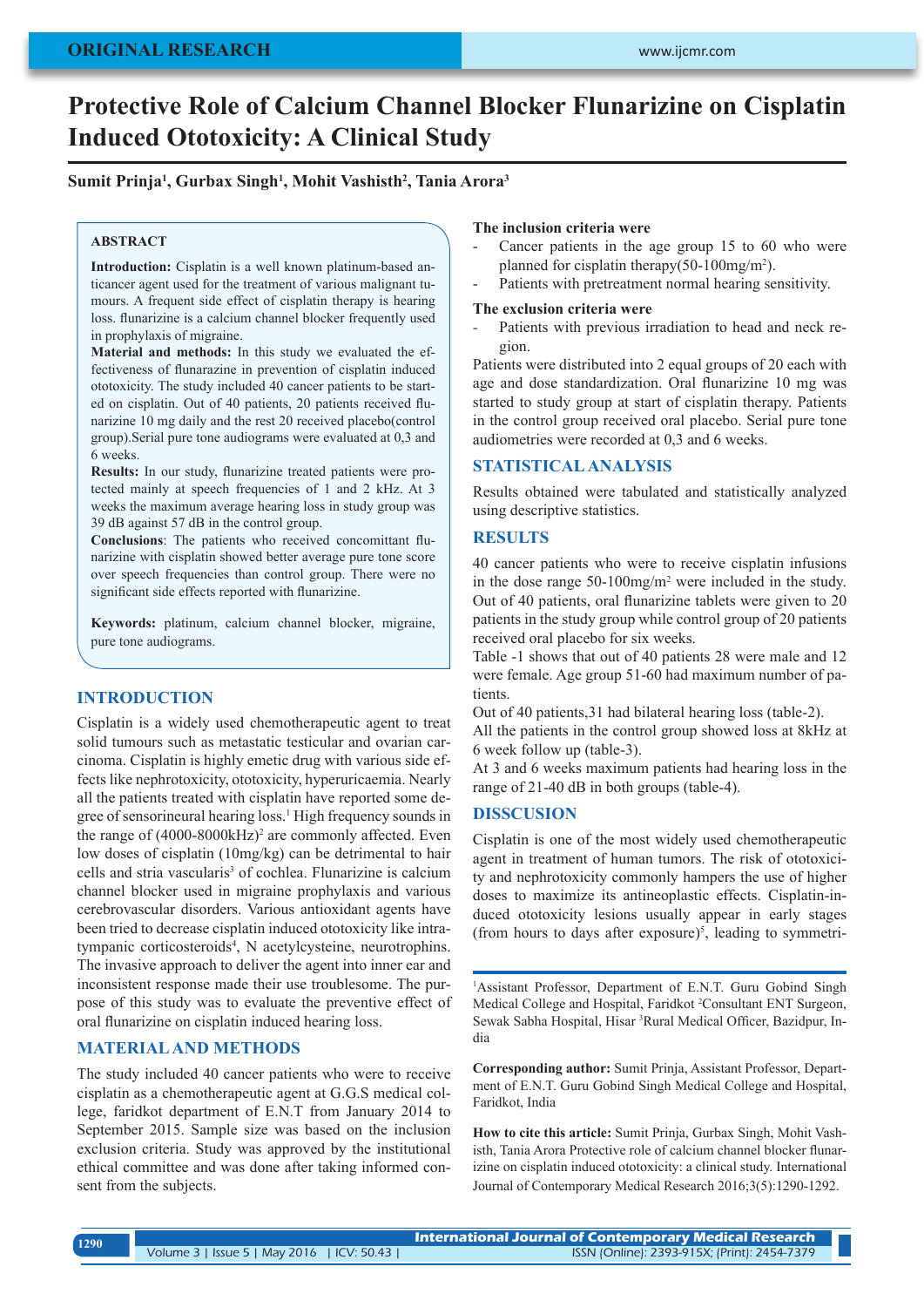| Age group                                                            | Male | Female |  |  |
|----------------------------------------------------------------------|------|--------|--|--|
| $15 - 20$                                                            |      |        |  |  |
| $21 - 30$                                                            |      |        |  |  |
| $31 - 40$                                                            |      |        |  |  |
| $41 - 50$                                                            |      |        |  |  |
| $51-60$                                                              |      |        |  |  |
| <b>Table-1:</b> Distribution of patients according to age and gender |      |        |  |  |

| <b>Total</b>                                               | Right | Left | <b>Bilateral</b> |  |
|------------------------------------------------------------|-------|------|------------------|--|
| 40                                                         |       |      |                  |  |
| <b>Table-2:</b> Distribution of patients according to site |       |      |                  |  |

| Frequency                                                        | <b>Follow</b> up | Study group    | <b>Control</b> group |  |
|------------------------------------------------------------------|------------------|----------------|----------------------|--|
| 500 Hz                                                           | 3 weeks          |                |                      |  |
|                                                                  | 6 weeks          | 0              | 0                    |  |
| $1$ kHz                                                          | 3 weeks          | 0              | $\mathfrak{D}$       |  |
|                                                                  | 6 weeks          | $\Omega$       | 12                   |  |
| $2$ kHz                                                          | 3 weeks          | $\overline{2}$ | 5                    |  |
|                                                                  | 6 weeks          | 4              | 12                   |  |
| 4 kHz                                                            | 3 weeks          | 8              | 10                   |  |
|                                                                  | 6 weeks          | 12             | 16                   |  |
| 6 kHz                                                            | 3 weeks          | 13             | 18                   |  |
|                                                                  | 6 weeks          | 18             | 19                   |  |
| 8 kHz                                                            | 3 weeks          | 11             | 15                   |  |
|                                                                  | 6 weeks          | 17             | 20                   |  |
| Table-3: Distribution of patients according to affected frequen- |                  |                |                      |  |
| cy of hearing loss                                               |                  |                |                      |  |

| Degree of hearing loss                                         | Study group    | <b>Control</b> group |  |  |
|----------------------------------------------------------------|----------------|----------------------|--|--|
| $0-20$ dB                                                      |                |                      |  |  |
| 3 weeks                                                        | 9              | 3                    |  |  |
| 6 weeks                                                        | 11             | 0                    |  |  |
| $21-40$ dB                                                     |                |                      |  |  |
| 3 weeks                                                        | 11             | 11                   |  |  |
| 6 weeks                                                        | 7              | 12                   |  |  |
| $41-60$ dB                                                     |                |                      |  |  |
| 3 weeks                                                        | 0              | 6                    |  |  |
| 6 weeks                                                        | $\overline{2}$ | 8                    |  |  |
| $61-80$ dB                                                     |                |                      |  |  |
| 3 weeks                                                        | 0              | 0                    |  |  |
| 6 weeks                                                        | $\mathbf{0}$   | 0                    |  |  |
| 81-100 dB                                                      |                |                      |  |  |
| 3 weeks                                                        | 0              | 0                    |  |  |
| 6 weeks                                                        | 0              | 0                    |  |  |
| 100-120 dB                                                     |                |                      |  |  |
| 3 weeks                                                        |                |                      |  |  |
| 6 weeks                                                        |                |                      |  |  |
| Table-4: Distribution of patients according to degree of hear- |                |                      |  |  |
| ing loss                                                       |                |                      |  |  |

cal<sup>6</sup>, progressive, irreversible, cumulative and dose-dependent bilateral sensorineural hearing loss. Wang et al. showed that giving a dose of 10mg/kg cisplatin induces apoptosis of cochlear cells, especially in inner and outer hair cells, and stria vascularis.<sup>3</sup> Nearly all patients treated with cisplatin have some degree of sensorineural hearing loss. Ototoxicity and nephrotoxicity are major dose limiting side effects of cisplatin, requiring discontinuation and subsequent replacement by other chemotherapeutic agent. Ototoxicity caused by cisplatin has effects on a number of inner ear structures,

including the stria vascularis, supporting cells, spiral ganglion cells, and outer hair cells (OHCs).<sup>9</sup> Symptoms of ototoxicity include subjective hearing loss, ear pain, or tinnitus.<sup>10</sup> Ideal otoprotectant to be used along with cisplatin should be easy to administer and should not interfere with antitumoral effect of cisplatin. Cisplatin increased cell death via increase in lipid peroxidation and altered mitochondrial permeability transition<sup>11</sup>, which was inhibited by a calcium-channel blocker, flunarizine. Flunarizine is an antagonist of T-type specific calcium channels has been widely used to treat vertigo, migraine, epilepsy and tinnitus. The protective mechanism of flunarizine on cisplatin-induced cytotoxicity is associated with direct inhibition of lipid peroxidation and mitochondrial permeability transition.<sup>12</sup> In our study, flunarizine treated patients were protected mainly at speech frequencies of 1 and 2 kHz(Table 3). At 3 weeks the maximum average hearing loss in study group was 39 dB against 57 dB in the control group (Table 4). At 6 weeks only 2 patients in the study group had hearing loss above 40 dB while it was 4 times in the control group (Table 4).

# **CONCLUSION**

Cisplatin is widely used anticancer agent which causes irreversible hearing loss. Various treatment modalities have been tried concomitantly to prevent cisplatin ototoxicity like intratympanic steroids, ginkgo biloba, various antioxidants like vitamin E, lipoic acid. Oral flunarizine is a novel approach to decrease the irreversible assault of cisplatin and its metabolites on auditory cells. Flunarizine is well tolerated and has minimal side effects with oral mode of administration thus making flunarizine ideal otoprotective agent to be coadministered with cisplatin infusions.

# **REFERENCES**

- 1. M. J. McKeage. Comparative adverse effect profiles of platinum drugs. Drug Safety. 1995;13:228–244.
- 2. A. Ekborn, A. Andersson, H. Ehrsson, et al. Cisplatin-induced hearing loss: influence of the mode of drug administration in the guinea pig. Hearing Research. 2000;140:38–44.
- 3. J. Wang, S. Ladrech, R. Pujol, P. Brabet, T. R. van de Water, and J. L. Puel. Caspase inhibitors, but not c-Jun NH<sub>2</sub>-terminal kinase inhibitor treatment, prevent cisplatin-induced hearing loss. Cancer Research. 2004;64:9217–9224.
- 4. A. Daldal, O. Odabasi, and B. Serbetcioglu. The protective effect of intratympanic dexamethasone on cisplatin-induced ototoxicity in guinea pigs. Otolaryngology, 2007;137:747–752.
- 5. Buhrer C, Weinel P, Sauter S. Acute onset deafness in a 4-year-old girl after a single infusion of cis-platinum. Pediatr. Hematol. Oncol. 1990;7:145–148.
- 6. Bokemeyer C, Berger, C.C, Hartmann, J.T. Analysis of risk factors for cisplatin induced ototoxicity in patients with testicular cancer. Br. J. Cancer 1998;77:1355– 1362.
- 7. McKeage, M. Comparative adverse effect profiles of platinum drugs. Drug Saf. 1995;13:228–244.
- 8. Davis J.M, Elfenbein J, Schum R, Bentler R.A. Effects of mild and moderate hearing impairments on language, educational, and psychosocial behavior of children. J. Speech Hear. Disord. 1986;51:53–62.